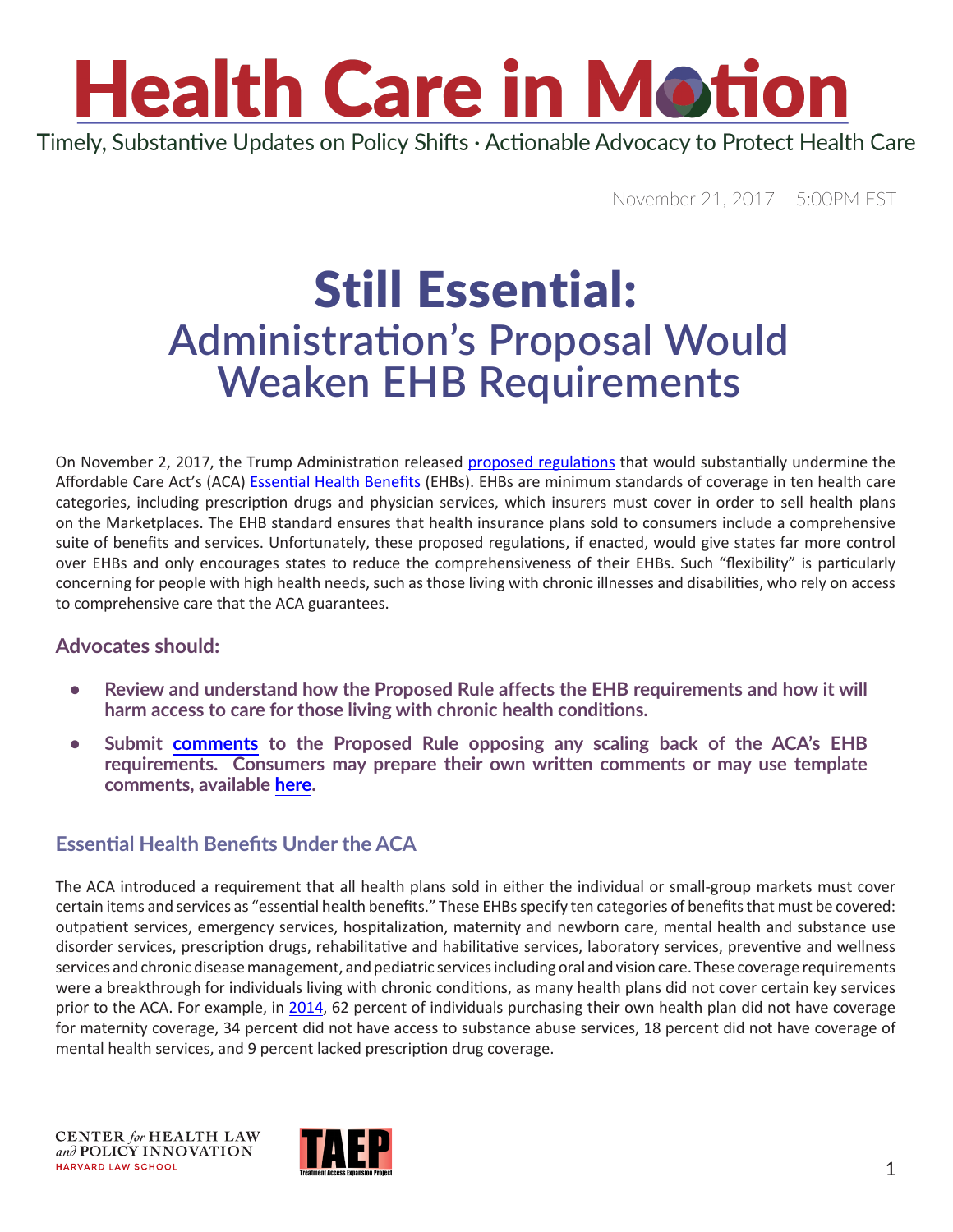# **Health Care in Motion**

However, while the ACA states that these ten categories must be covered, the law left the specifics of which particular items and services must be covered within each of the categories to the discretion of the Secretary of the Department of Health [and Human Services](https://www.hhs.gov/) (HHS). Under the Obama Administration, HHS established a "benchmark" approach, whereby states selected a benchmark plan among a closed menu of ten plan options already available within the state. This benchmark plan then set the standard for the state, and all health plans sold in the state must cover the particular items and services covered by state's benchmark plan.

Under the Obama era rules, states can select a benchmark plan from: (1) any of the three largest small-group plans sold in the state, (2) any of the three largest employee health plan options available to state employees, (3) any of the three largest [Federal Employees Health Benefits Program](https://www.opm.gov/healthcare-insurance/healthcare/) plan options, or (4) the largest non-Medicaid plan offered by a health [maintenance organization](https://www.healthcare.gov/glossary/health-maintenance-organization-hmo/) in the state. HHS selected these ten options so states would comply with the ACA's mandate that EHBs be equal in scope to a typical employer plan. $1$ 

### **Proposed Regulations Gives States Tools to Reduce Benefits**

On November 2, HHS published a [Notice of Payment and Benefit Parameters for 2019](https://www.federalregister.gov/documents/2017/11/02/2017-23599/patient-protection-and-affordable-care-act-hhs-notice-of-benefit-and-payment-parameters-for-2019) (the Proposed Rule). This annually released rule defines the operation and contours of the ACA's Marketplaces where consumers purchase health coverage. The Proposed Rule proffers many changes for 2019 that would delegate a substantial amount of authority and oversight of health insurance to state regulators. Among these many changes, the most concerning proposal is the dramatic reshaping of the EHB benchmark selection process.

The Proposed Rule would give states four options to select their EHB benchmark plans beginning in the 2019 plan year. States could: (1) keep their 2017 benchmark plans, (2) select a different state's 2017 benchmark plan, (3) replace individual EHB categories from other states' 2017 benchmark plans, or (4) select a set of benefits that would become the EHB benchmark, so long as the new benchmark is comparable to a typical employer plan and is no more generous than any of the previously available benchmark options.

Options 2 and 3 would give states the ability to limit or drop benefits from their EHBs altogether by picking a less comprehensive plan offered in a different state. Given the chance, some state officials would likely take up this option. For example, Ohio Governor [John Kasich](http://www.governor.ohio.gov/Contact/Contact-the-Governor) recently [called](http://www.washingtonexaminer.com/govs-kasich-hickenlooper-urge-state-flexibility-on-obamacare/article/2633822) for reducing the EHBs required under the ACA. Under the Proposed Rule, Ohio could simply select another state's benchmark plan (or EHB category) that does not cover as many services. This would mean that all plans sold on the individual and small-group markets in Ohio could cover fewer services than in 2017 and still be ACA-compliant.

Option 4 is even more concerning. While states would remain obligated to include all ten EHB categories, a state could significantly reduce the scope of required coverage by limiting or eliminating items and services within each category. The Proposed Rule would require a state to demonstrate that this new benchmark would be equivalent to a typical employer plan, defined in the Proposed Rule as any employer plan with at least 5,000 enrollees. While this option is intended to comply with the mandate requiring EHBs to reflect the benefits of a typical employer plan, benchmarks selected through this option could severely reduce services, contrary to the ACA's intent of a national floor of coverage.

Additionally, under the new proposals, if a state's new benchmark results in additional services being mandated, states

2017 benchmark plans for all states can be found [here](https://www.cms.gov/cciio/resources/data-resources/ehb.html).